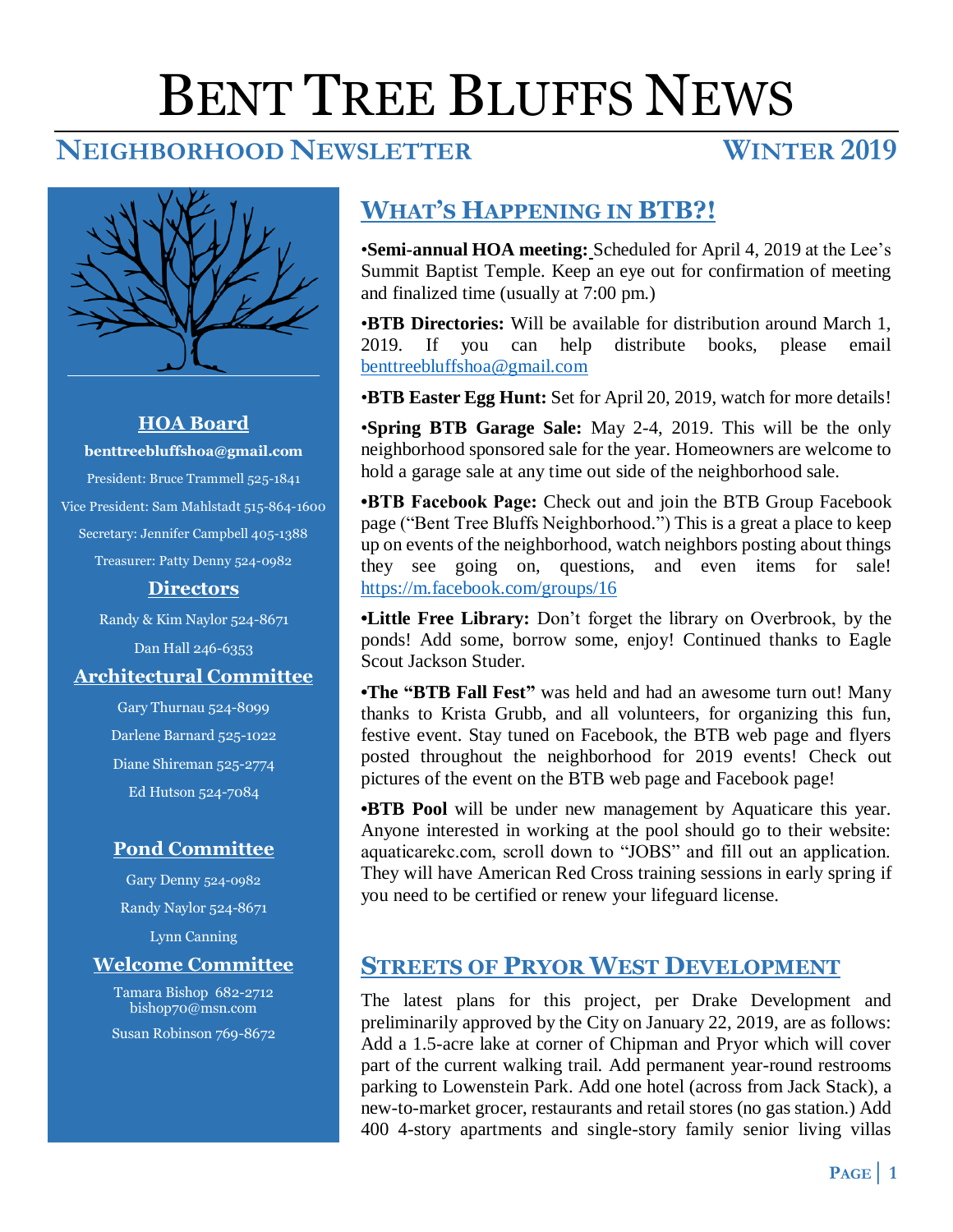#### **Covenant & Code Violation Committee**

Kim Naylor 524-8671 Larry Laubach 524-0447

#### **Swimming Pool #524-9493**

Larry & Barbara Reed 679-7655

Angie Leonard 877-2564

Chip Reach 665-4415

#### **Neighborhood Social Events Coordinator**

Krista Grubb krista.grubb@yahoo.com

### **Neighborhood Website**

Bentreebluffs.com

*Also, on Facebook!*

Ann Yonker 525-1938

# **Newsletter**

*\*Send updates or awards received to (especially kids of BTB!)*

> Lindsey Velasquez lcb75980@yahoo.com

# **Helping Hands:**

*Volunteer opportunities for neighborly help or common property projects!*

Tamara Bishop bishop70@msn.com

Kim Naylor 524-8671

Ann Yonker 525-1938

# **Neighborhood Watch**

*To sign up for updates, alerts, or to report any activity.*

> Email Bill Morrow at bill.morrow1075@gmail.com

(across from Summerfield.) For additional information and diagrams, you can visit the following link, or contact Dawn Bell with the City (816-969-1242.)

http://www.drakekc.com/wp-content/uploads/2018/01/Streets-of-West-Pryor-Aerial.pdf

# **BLASTING UPDATES (STAR EXCAVATION)**

Blasting has continued, if you feel any shakes or movements, it could be from these blasts. As part of the requirements of the Special Use Permit, Star Excavation submitted for the City's review a Preliminary Development Plan to create a sod farm. The City is in the process of reviewing the development plan. The appeal to the blasting permit has been rescheduled for June 18, 2019. The application number for the Preliminary Development Plan is PL2018143 and current project information can be found at:

<http://devservices.cityofls.net/Planning/Status?planningId=5007>

# **LEE'S SUMMIT POLICE DEPARTMENT'S SPEED DATA RESULTS OF BTB**

In late October 2018, the Lee's Summit Police Department conducted a computerized speed check on High Point Drive. Speed limit for this zone is 25 MPH. Data collected was summarized as follows:

- 85% of vehicles checked averaged a speed of 19 MPH.
- •The maximum speed clocked was at 32 MPH.
- •The typical speeds, once vehicles had passed the check, were clocked between 14 and 24 MPH.
- •The average number of vehicles passing speed check per day was 277.1

•Total number of vehicles checked over the approximate 7-day period was 1,940.

# **WINTER TIPS & PREPARATION FOR SPRING**

•Clean Gutters and foundation vents from debris of fall leaves, etc.

 •Replace filters, including water, range hood and air vent filters (one should replace every 3-6 months depending on the filter you have to take advantage of full efficiency and performance.)

 •Test/check smoke alarms and CO detectors (change out batteries, etc.)

•Clean out the dryer vent. A clogged dryer vent can be a fire hazard.

 •Check and perform air conditioning maintenance before warmer temperatures hit.

 •Towards the end of winter, when you get a sunny day: start to prepare your garden (soil, edging, clean out, etc.) Clean the grill and/or outdoor furniture. Spring will be here before we know it!